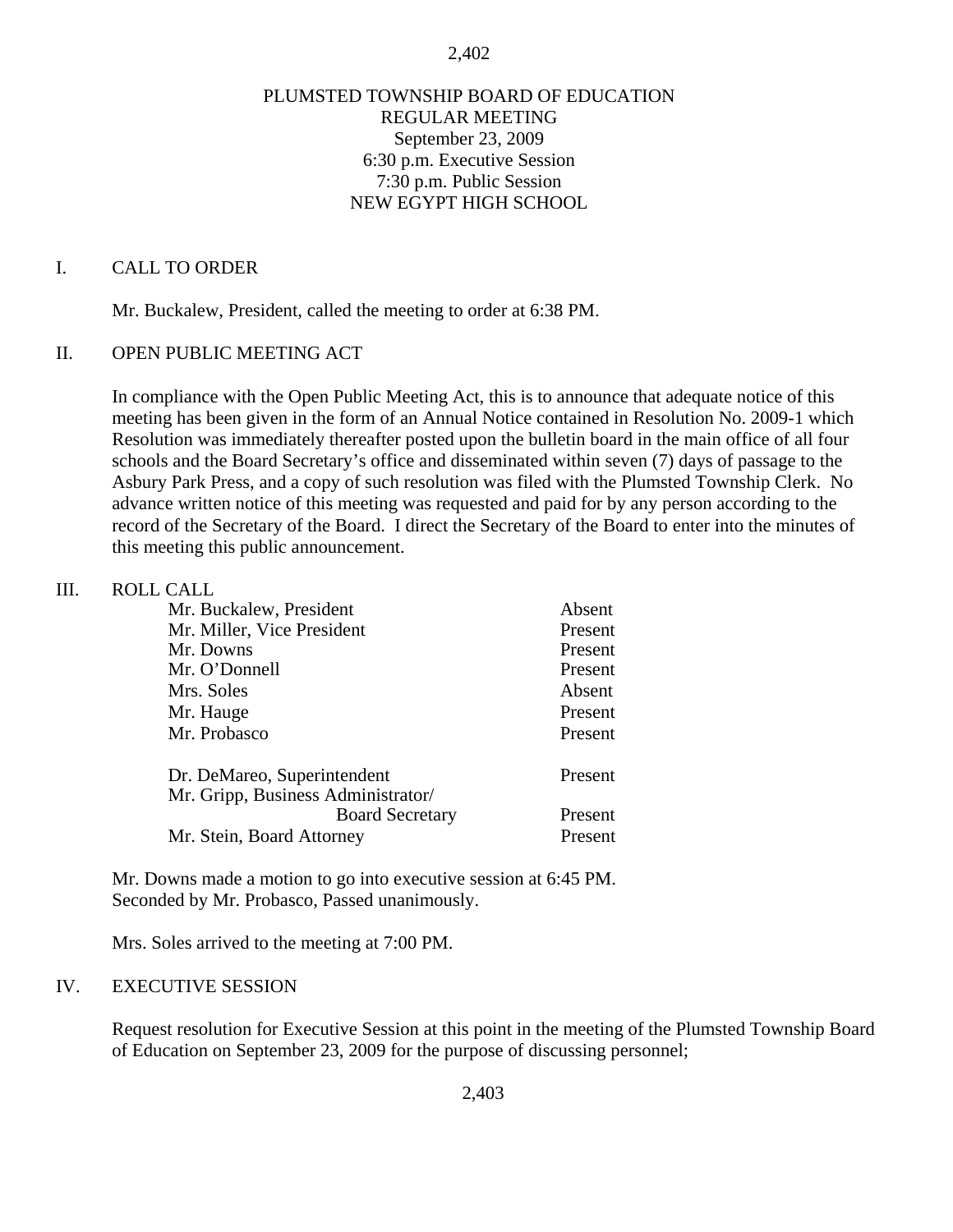WHEREAS, the Open Public Meeting Act (N.J.S.A. 10:4-6 to 21) permits bodies to discuss certain matters in closed sessions, and

WHEREAS, the Board of Education has a need to hold a meeting on Unwarranted Invasion of Individual Privacy issues; and

WHEREAS, pursuant to the Open Public Meeting Act (N.J.S.A. 10:4 – 6-21), such a meeting may be held in private;

NOW, THEREFORE, BE IT RESOLVED, that:

- 1. The Board shall meet in closed session on these matters; and
- 2. The matters to be discussed in private may be shared with the public at such other time as the Board may determine that there is no longer any requirement for confidentiality.

 Mr. Downs made a motion to go out of executive session at 7:45 PM. Seconded by Mr. Hauge, Passed unanimously.

| V. | <b>ROLL CALL</b>                   |         |
|----|------------------------------------|---------|
|    | Mr. Buckalew, President            | Absent  |
|    | Mr. Miller, Vice President         | Present |
|    | Mr. Downs                          | Present |
|    | Mr. O'Donnell                      | Present |
|    | Mrs. Soles                         | Present |
|    | Mr. Hauge                          | Present |
|    | Mr. Probasco                       | Present |
|    | Dr. DeMareo, Superintendent        | Present |
|    | Mr. Gripp, Business Administrator/ |         |
|    | <b>Board Secretary</b>             | Present |
|    | Mr. Stein, Board Attorney          | Present |

### VI. FLAG SALUTE

#### VII. APPROVAL OF AGENDA

Mr. Downs made a motion to approve the regular meeting agenda for September 23, 2009. Seconded by Mr. Probasco

| Roll Call |                           |
|-----------|---------------------------|
| Yes       | Mr. Downs, Mr. Probasco,  |
|           | Mr. Hauge, Mrs. Soles,    |
|           | Mr. Miller, Mr. O'Donnell |
| No        | None                      |
| Absent    | Mr. Buckalew              |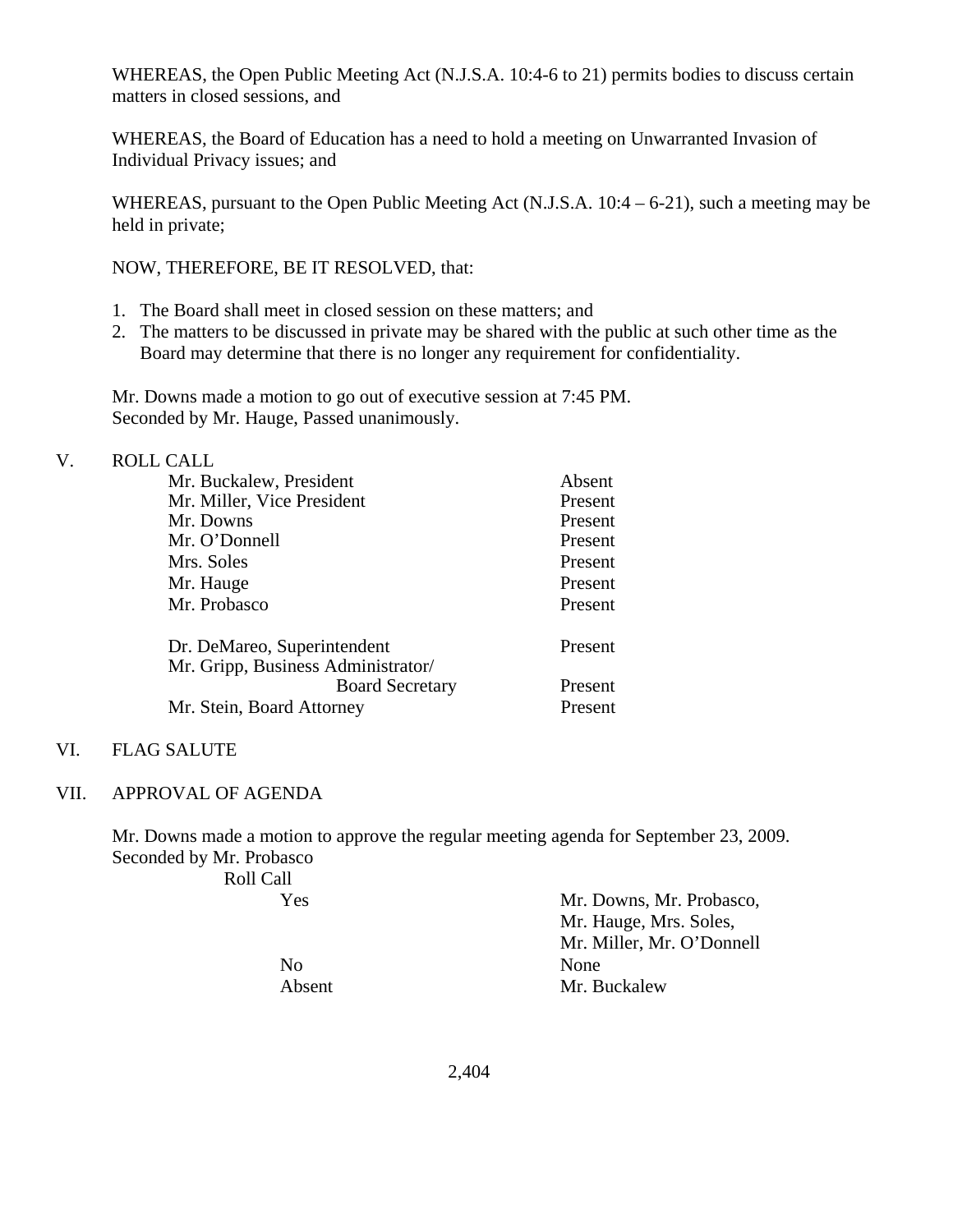### VIII. APPROVAL OF MINUTES

### IX. DISTRICT HIGHLIGHTS

### A. Board Meeting dates:

The remaining Board of Education meetings will be held:

| Workshop meetings | <b>Regular meetings</b>                          |
|-------------------|--------------------------------------------------|
| October 7, 2009   | October 21, 2009                                 |
| January 13, 2010  | November 18, 2009                                |
| February 10, 2010 | December 16, 2009                                |
| March 17, 2009    | January 27, 2010                                 |
|                   | February 24, 2010                                |
|                   | March 25, 2010 (Thursday) Public                 |
|                   | Hearing on Budget                                |
|                   | April 28, 2010 (Reorganization Meeting starts at |
|                   | $7:30$ p.m.)                                     |

### X. SUPERINTENDENT'S COMMENTS

 Dr. DeMareo announced Katie Francis as the student representative to the Board. Dr. DeMareo thanked the parents for coming out to "Back to School Night" and attending the "Conversation with the Superintendent". He also stated he invited our new Supervisor of Guidance, Mrs. Diane McMahon to come out and meet the parents of New Egypt on October 19<sup>th</sup> and November 16 at the "Conversation with the Superintendent".

Dr. DeMareo stated the high school students and faculty attended a presentation by Mrs. Leslie Terjensen, Ocean County health Public Information Officer on the topic of H1N1. He also stated this presentation will be made for the entire school community on Wednesday, October 14<sup>th</sup> at 7:00 PM. Dr. DeMareo commented on the procedures in place as a preventive on the daily cleaning routine at the Primary School.

Dr. DeMareo commented on the procedures for a new daily cleaning regiment at the elementary, middle and high school.

Dr. DeMareo stated the Board of Education and the municipality have had several discussions regarding safety with student transportation. He stated that the mayor has indicated that the municipality has grant funding available to provide additional sidewalks.

### XI. PUBLIC COMMENT ON AGENDA ITEMS

Laura Crawford thanked the Board for their help and the meetings regarding Drug Awareness.

## XII. PRESENTATIONS/AWARDS

- A. Recognizing Student Poet recipients
- B. Christopher Wells *"Hip Hop Health*"
- C. Tom Farrell New Egypt High School building utilization
- D. Swearing in of Student Representative to the Board of Education

2,405

## XII. STUDENT REPRESENTATIVE COMMENTS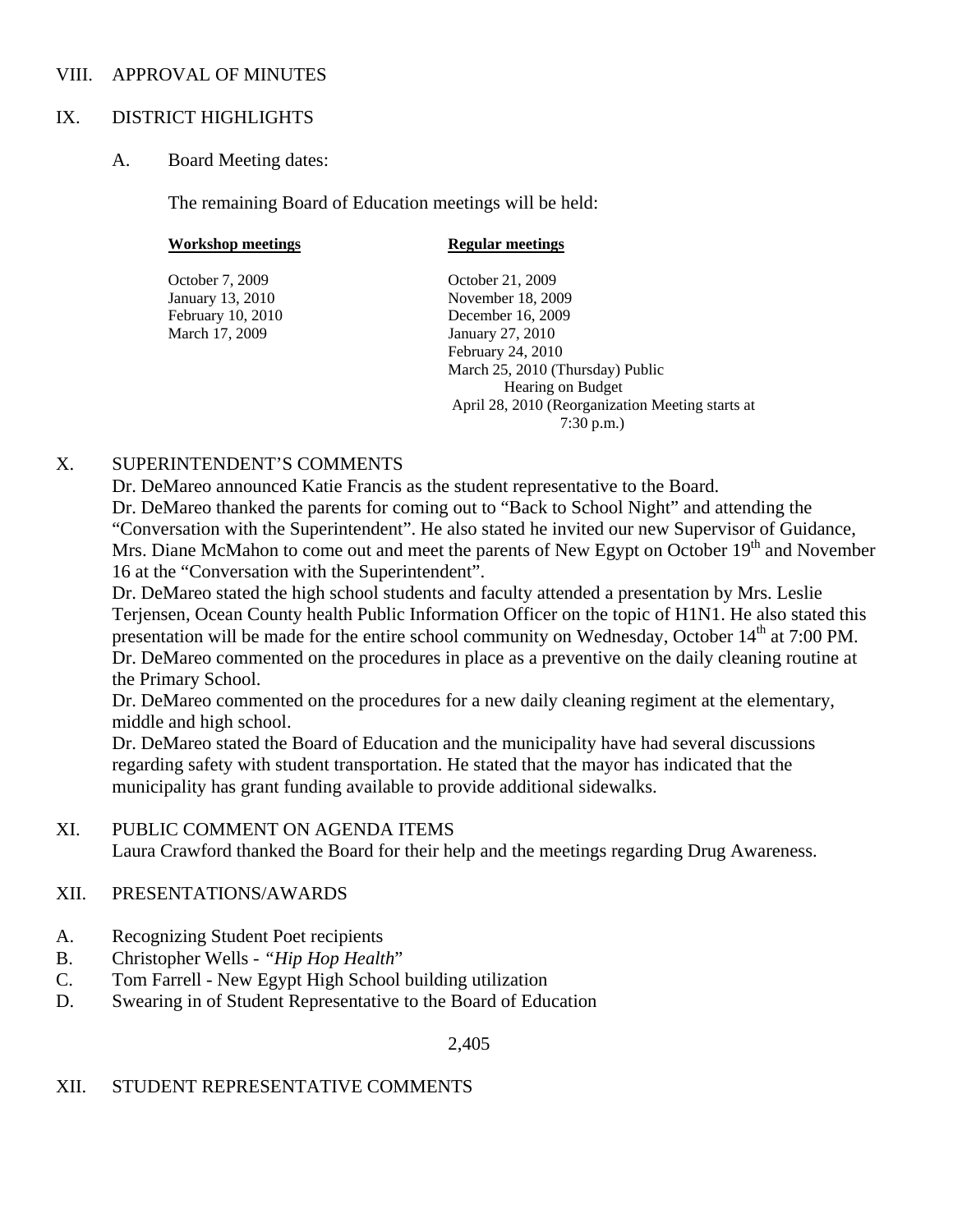Caitlin Francis, student representative, thanked everyone for the opportunity to represent the student body of Plumsted.

Primary School

- September 29 Conversation with the Superintendent and Back to School Night
- October  $1 \& 8$  Kindergarten walking trip to the Plumsted Township Library.
- October 8 Fire Prevention Week

# Elementary School

- New science program piloted in the  $4<sup>th</sup>$  &  $5<sup>th</sup>$  grade classes
- Writing program in grades 2-5.
- September  $15<sup>th</sup>$  Mad Science program
- September  $30^{th}$  Back to School Night
- October  $2 \& 9$  Third grade Grandparent Day
- October 22 SPARK family pumpkin carving night
- October 28 Picture Day

# Middle School

- October 8 Picture Day
- October 9 Ocean County Vo-Tech to visit  $8<sup>th</sup>$  graders
- October 23 Dance
- Red Ribbon for the month of October
- October 22 Ocean County Prosecutors Office will speak to the students on bullying, cyber bullying, drugs and alcohol and the justice system.
- October 20 PTO will host a parent workshop on internet safety

# High School

- September 24 Conversation with the Superintendent and Back to School Night.
- September 28 School Closed in observation of Yom Kippur
- October 5 NEHS PTO meeting
- October 6-8 Senior will be taking HSPA test
- October 12 School Closed for Columbus Day
- October 13-16 Spirit Week
- October 15 Bonfire and Pep Rally
- October 16 Homecoming football game
- October 14 H1N1 Presentation for the community to be held at 7:00 PM.
- PTO selling Super 50/50 tickets
- October 21 Induction Ceremony for NEHS National Honor Society
- Tennis Team qualified for States

# XIV. CORRESPONDENCE

## 2,406

# XV. SUPERINTENDENT'S AGENDA

A. Finance Motions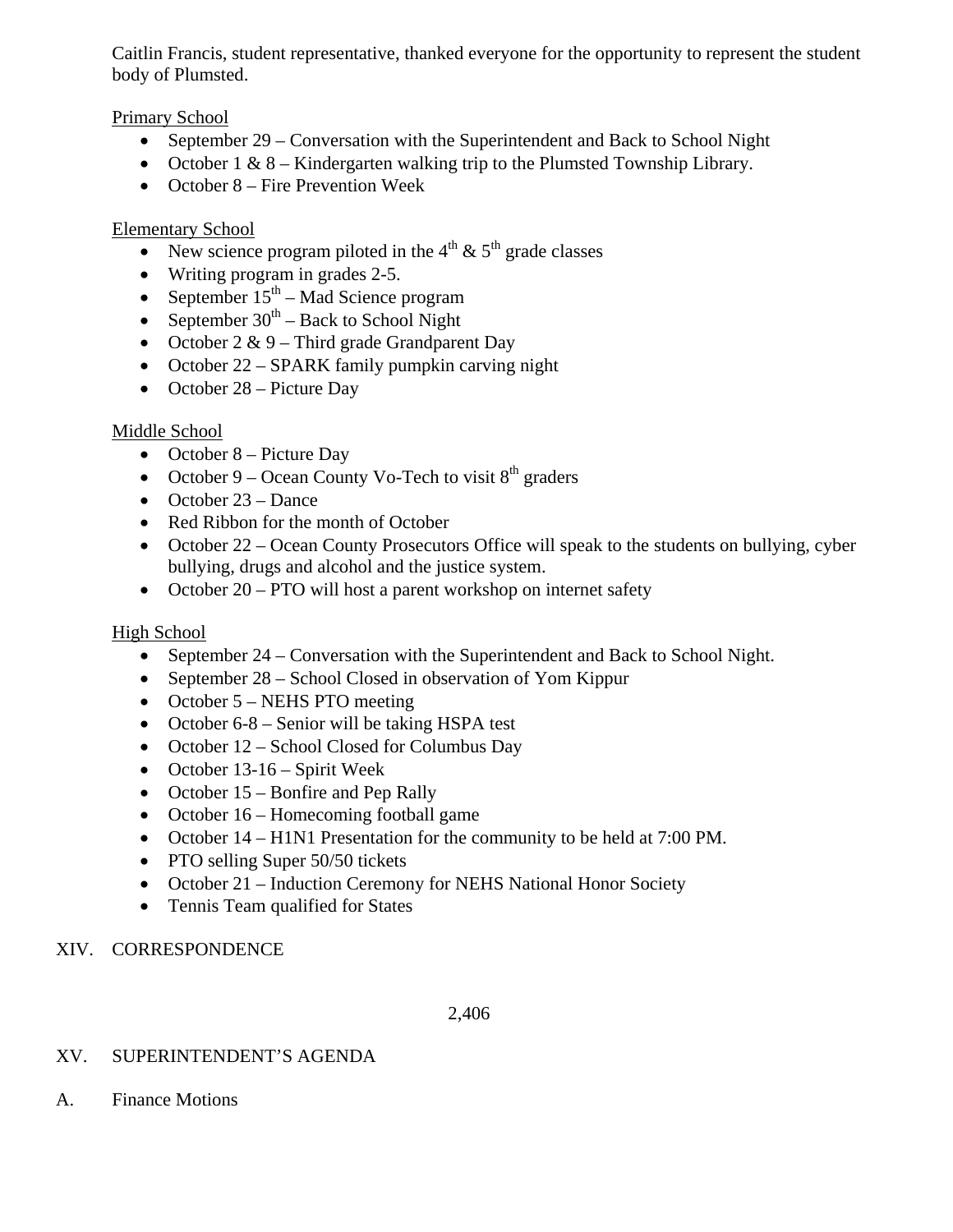Mr. Downs made a motion to approve the following:

- 1. Recommend ratification of a tuition contract for nine (9) students to attend the Ocean County Vocational School District from September 8, 2009 to June 2010 at a total cost of \$4,500.00.
- 2. Recommend approval of all bills and claims for September, which have been examined by the Finance Committee prior to this meeting and are presented for approval.
- 3. Recommend approval of all bills and claims for August, which required hand written checks after the August bills and claims list was approved, which have been examined by the Finance Committee and are presented for approval.
- 4. Recommend approval of all bills and claims for September, which required hand written check prior to the September bills and claims list being approved, which have been examined by the Finance Committee and are presented for approval.
- 5. Recommend ratification of the transferring of funds as attached.
- 6. Recommend ratification of the transferring of funds as attached.
- 7. Recommend ratification of the transferring of funds as attached.
- 8. Recommend approval of the Board Secretary's Report for the period ending June 30, 2009 and the Treasurer of School Monies Report for the period ending June 30, 2009.
- 9. Recommend approval of the Board Secretary's Report for the period ending July 31, 2009 and the Treasurer of School Monies Report for the period ending July 31, 2009.
- 10. Recommend approval of the Board Secretary's Report for the period ending August 31, 2009 and the Treasurer of School Monies Report for the period ending August 31, 2009.
- 11. Recommend approval that Pursuant to N.J.A.C. 6A:23 2.12(c)3, the Business Administrator/Board Secretary, certifies that as of June 30, 2009, no budgetary line item account has obligations and payments (contracted orders) which in total exceed the amount appropriated by the District Board of Education pursuant to N.J.S.A. 18A:22-8, that the District financial accounts have been reconciled and are in balance.
- 12. Recommend approval that the Plumsted Township Board of Education, pursuant to N.J.A.C. 6A:23- 2.12(c)4 certifies that as of June 30, 2009, after review of the Secretary's monthly financial report (appropriations section) and upon consultation with the Business Administrator/Board Secretary and other appropriate district officials, that to the best of their knowledge no major account or fund has

### 2,407

been over expended in violation of N.J.A.C. 6A:23-2.12(c)4 I-VI and that sufficient funds are available to meet the district's financial obligations for the remainder of the fiscal year.

13. Recommend approval that Pursuant to N.J.A.C. 6A:23 – 2.12(c)3, the Business Administrator/Board Secretary, certifies that as of July 31, 2009, no budgetary line item account has obligations and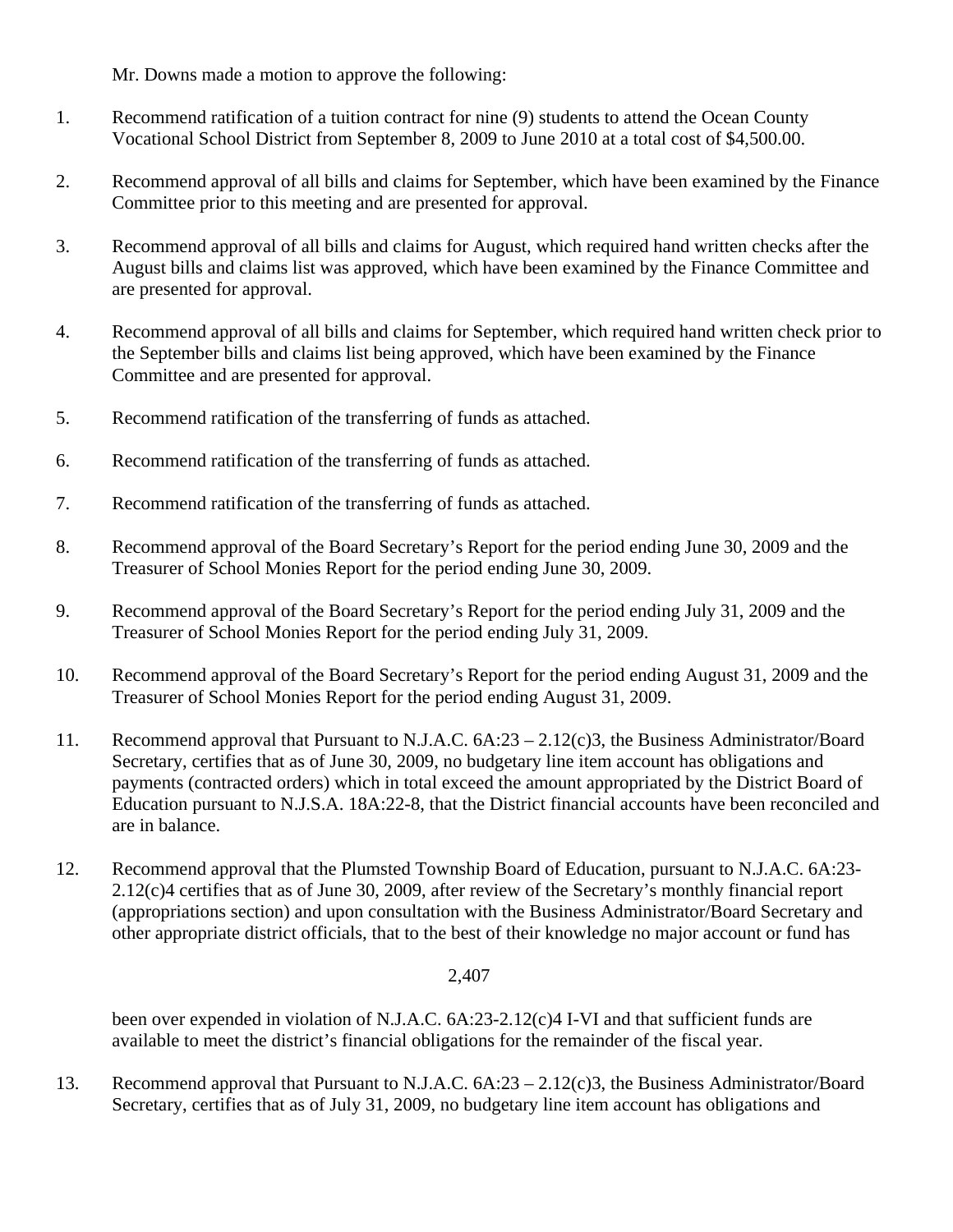payments (contracted orders) which in total exceed the amount appropriated by the District Board of Education pursuant to N.J.S.A. 18A:22-8, that the District financial accounts have been reconciled and are in balance.

- 14. Recommend approval that the Plumsted Township Board of Education, pursuant to N.J.A.C. 6A:23- 2.12(c)4 certifies that as of July 31, 2009, after review of the Secretary's monthly financial report (appropriations section) and upon consultation with the Business Administrator/Board Secretary and other appropriate district officials, that to the best of their knowledge no major account or fund has been over expended in violation of N.J.A.C. 6A:23-2.12(c)4 I-VI and that sufficient funds are available to meet the district's financial obligations for the remainder of the fiscal year.
- 15. Recommend approval that Pursuant to N.J.A.C. 6A:23 2.12(c)3, the Business Administrator/Board Secretary, certifies that as of August 31, 2009, no budgetary line item account has obligations and payments (contracted orders) which in total exceed the amount appropriated by the District Board of Education pursuant to N.J.S.A. 18A:22-8, that the District financial accounts have been reconciled and are in balance.
- 16. Recommend approval that the Plumsted Township Board of Education, pursuant to N.J.A.C. 6A:23- 2.12(c)4 certifies that as of August 31, 2009, after review of the Secretary's monthly financial report (appropriations section) and upon consultation with the Business Administrator/Board Secretary and other appropriate district officials, that to the best of their knowledge no major account or fund has been over expended in violation of N.J.A.C. 6A:23-2.12(c)4 I-VI and that sufficient funds are available to meet the district's financial obligations for the remainder of the fiscal year.
- 17. Recommend approval to purchase a 2010 Model 350 nine (9) passenger van from American Bus & Coach at an annual payment of \$7,196.68 for five (5) years for a total cost of \$35,983.40. Seconded by Mr. Hauge Roll Call

| Mr. Downs, Mr. Hauge,     |
|---------------------------|
| Mr. Probasco, Mrs. Soles, |
| Mr. Miller, Mr. O'Donnell |
| None                      |
| Mr. Buckalew              |
|                           |

B. Personnel Motions

Mr. Probasco made a motion to approve the following:

1. Recommend ratification of approval to renew the following:

2,408

Substitute teachers/paraprofessionals for the 2009-2010 school year effective September 8, 2009 at a rate of \$80.00/\$60.00\* consecutively:

Linda Anderson, Kathy Falletta, Laura Hartigan, Emily Hunter, Jesse Johnson, Donna Kosco, Joshua Krowicki, Ashley McKinnon, Melissa Novak, Gail Ryniec, Yvonne Schmidt, Judy Scharite and Gregory Wunsch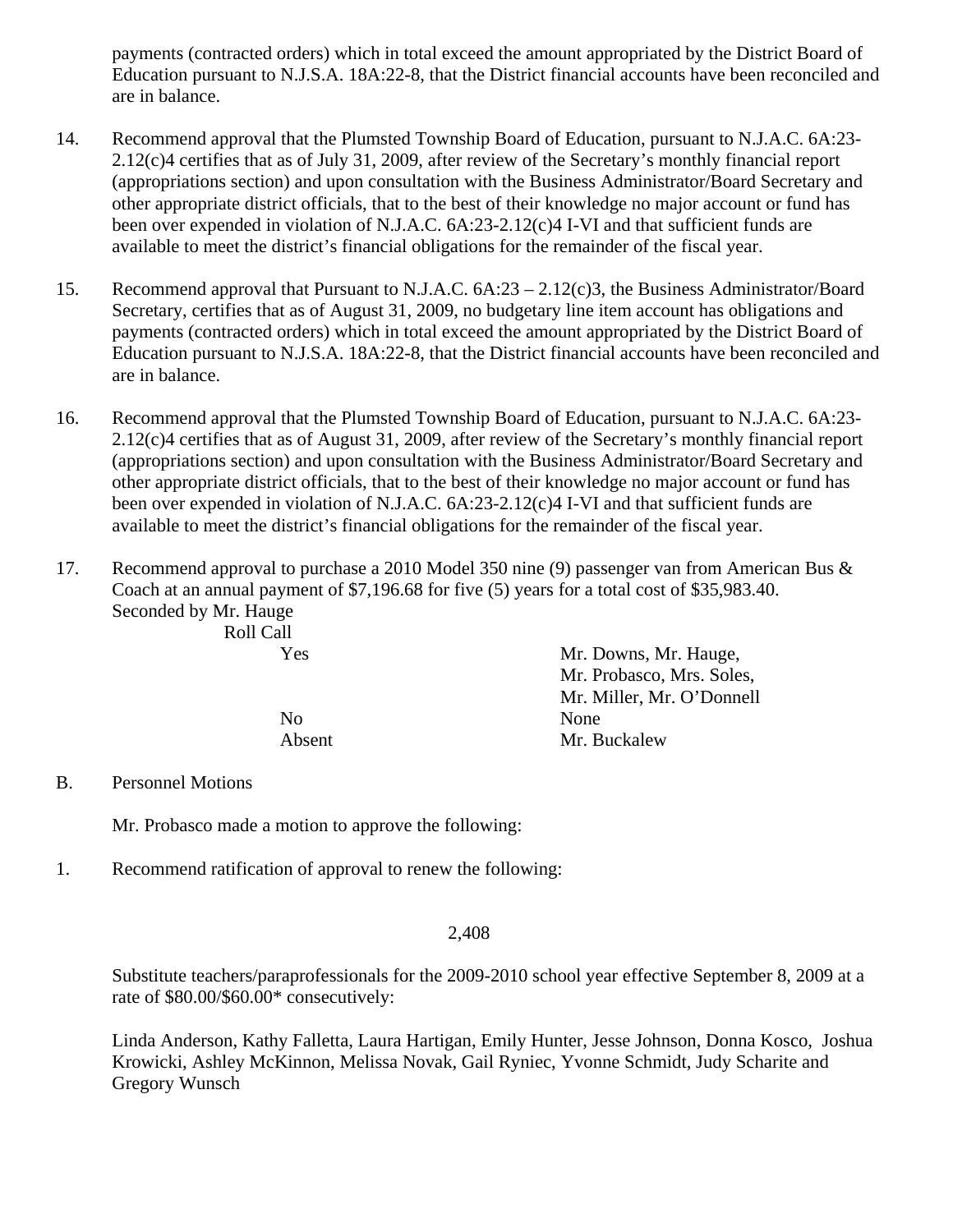- 2. Recommend ratification of the acceptance of the resignation of Kathy Konop, permanent substitute at the high school, effective September 1, 2009, with regrets.
- 3. Recommend approval of Kathy Konop to be renewed as a substitute teacher, paraprofessional, secretary and clerk for the district at a rate of \$80.00/\$60.00/\$75.00/\$60.00 for the 2009-2010 school year.
- 4. Recommend revision of an NJFLA/FMLA leave of absence for Rebecca Webb,  $5<sup>th</sup>$  grade teacher at the elementary school from September 3, 2009 - November 29, 2009 using 19 sick days and 8 unpaid days.
- 5. Recommend ratification of approval of Karen Brevogel as a long term substitute at the elementary school effective September 8, 2009 at a rate of \$100.00\* per day.
- 6. Recommend approval of Karen Brevogel as a third grade special education teacher for the 2009-2010 school year effective September 24, 2009 at a salary equal to BA Step 1 (\$46,271.00 prorated)\* as contained in the Collective Bargaining Agreement between the Plumsted Township Education Association and the Plumsted Township Board of Education; and pending successful completion of the application process established by the Superintendent of Schools and criminal history clearance is obtained through the State of New Jersey in accordance with law.
- 7. Recommend approval of Janet Popyk as Drama Advisor and Karen Brown as Assistant Drama Advisor for the Dr. Gerald H. Woehr Elementary School 2009-2010 at a stipend amount of \$2,800.00 - Advisor and \$2,000.00 Co-Advisor\*.
- 8. Recommend approval of Patricia Garces and Jacyln Maccia as co-advisors for the Safety Patrol for Dr. Gerald H. Woehr Elementary School for the 2009-2010 school year at a stipend \$700.00\* to be equally split each receiving \$350.00 \*.
- 9. Recommend approval of Kerry Tilghman as a substitute teacher, paraprofessional and secretary for the 2009-2010 school year at a rate of \$80.00/\$60.00/\$75.00\* consecutively pending successful completion of the application process established by the Superintendent of Schools and criminal history clearance is obtained through the State of New Jersey in accordance with law.
- 10. Recommend approval of Amanda Inman as a substitute NEED Counselor at the rate of \$8.25 per hour for the 2009-2010 school year.
- 11. Recommend ratification of approval of the following extra curricular staff effective September 8, 2009 for the 2009-2010 school year:

2,409

 \*Dance chaperones, after school tutoring, detention monitors, home instruction, ticket sellers/collectors, announcers, timers, scorekeepers, chain gang and security

Lisa Rajeski, Brad Mogol, Jason Frable and Vanessa Longo

\*Dance chaperone, ticket sellers/collectors, announcers, timers, scorekeepers, chain gang and security:

Clara Rose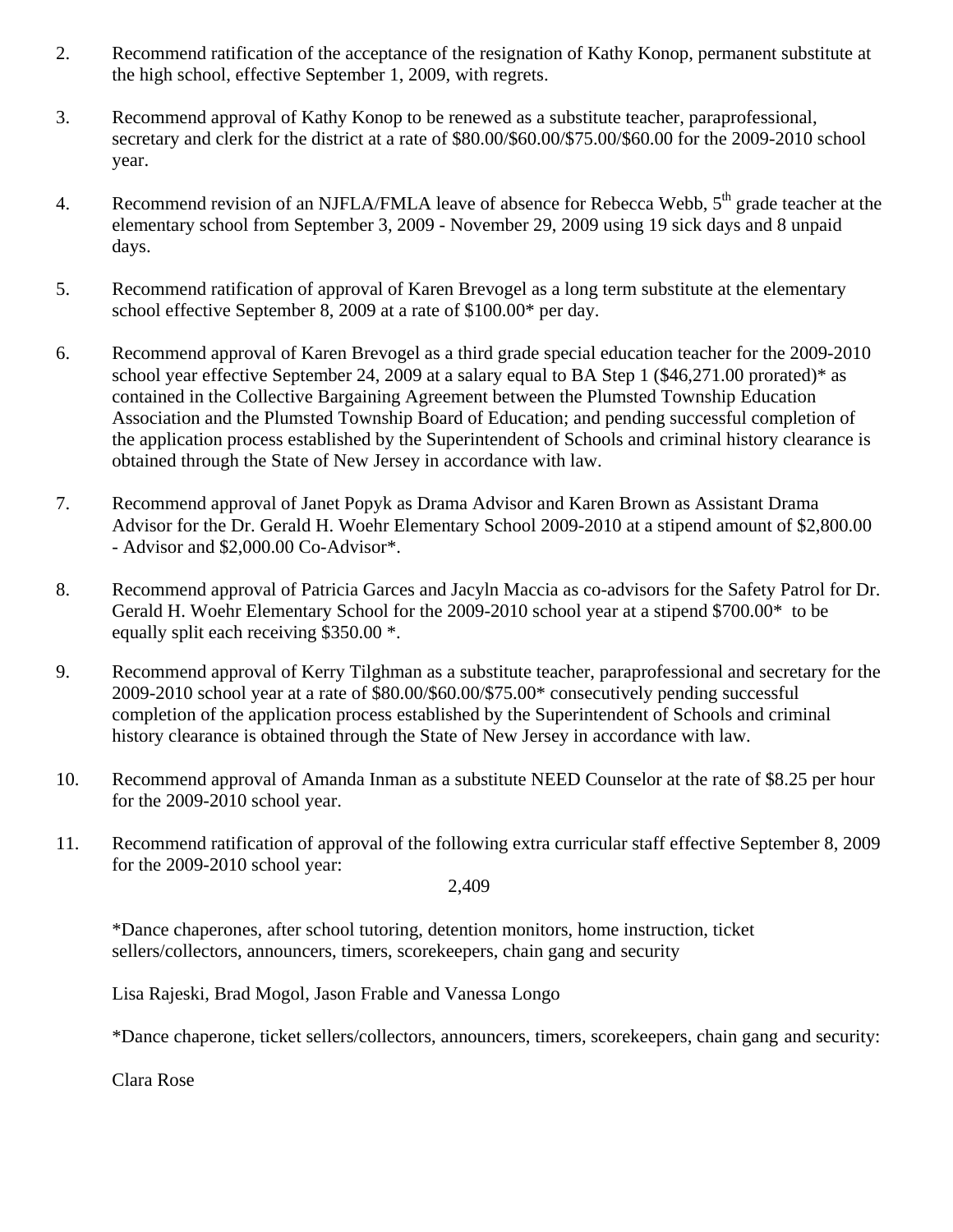Seconded by Mrs. Soles Roll Call

 Yes Mr. Probasco, Mrs. Soles, Mr. Hauge, Mr. Miller, Mr. O'Donnell, Mr. Downs No None Absent Mr. Buckalew

Mr. Downs made a motion to approve the following:

12. Recommend ratification of approval of the following staff members to move up on the salary guide effective September 1, 2009 pending receipt of official transcripts.

| Jessica Marti            | from $BA+15$ | to $BA+30*$               |
|--------------------------|--------------|---------------------------|
| <b>Allison Schauer</b>   | from $BA+15$ | to MA*                    |
| Kodi Sohl                | from $BA+15$ | to $MA^*$                 |
| Seconded by Mr. Probasco |              |                           |
| Roll Call                |              |                           |
| Yes                      |              | Mr. Downs, Mr. Probasco,  |
|                          |              | Mr. Hauge, Mrs. Soles,    |
|                          |              | Mr. Miller, Mr. O'Donnell |
| N <sub>0</sub>           |              | None                      |
| Absent                   |              | Mr. Buckalew              |

Mrs. Soles made a motion to approve the following:

13. Recommend approval of the following Facilitators for the 2009-2010 school year to be paid \$40.00\* per hour up to 30 hours:

 Ann Marie Bette, Kathy Chesmel, Courtney Stansbury, Ramona Curry, Linda Howard, Christine Marsh, Eva Miller, Nelly Hughes, Jeffrey Pierro, Janet Popyk, April Priest, Lisa Rajeski, Deborah Ruggerio, Sara Bouroult, Stephanie Seeds, Sarah Van Ness, Carolyn Videla, Bonnie Vogel, Christina Westby-Gibson, Donna Westby-Gibson and Rita Williams

14. Recommend acceptance of the resignation of Julie Lee and Ashley Novak as NEED counselors effective September 24, 2009, with regrets.

2,410

- 15. Recommend approval of Sabeeha Rahin as a school bus driver for the Plumsted Township School District at a rate of \$12.25 per hour pending successful completion of the application process established by the Superintendent of Schools and criminal history clearance is obtained through the State of New Jersey in accordance with law.
- 16. Recommend approval the following individuals to receive longevity for 10 or more years of service to the Plumsted Township School District:

Brenda Wear -  $10$  years \$500.00\*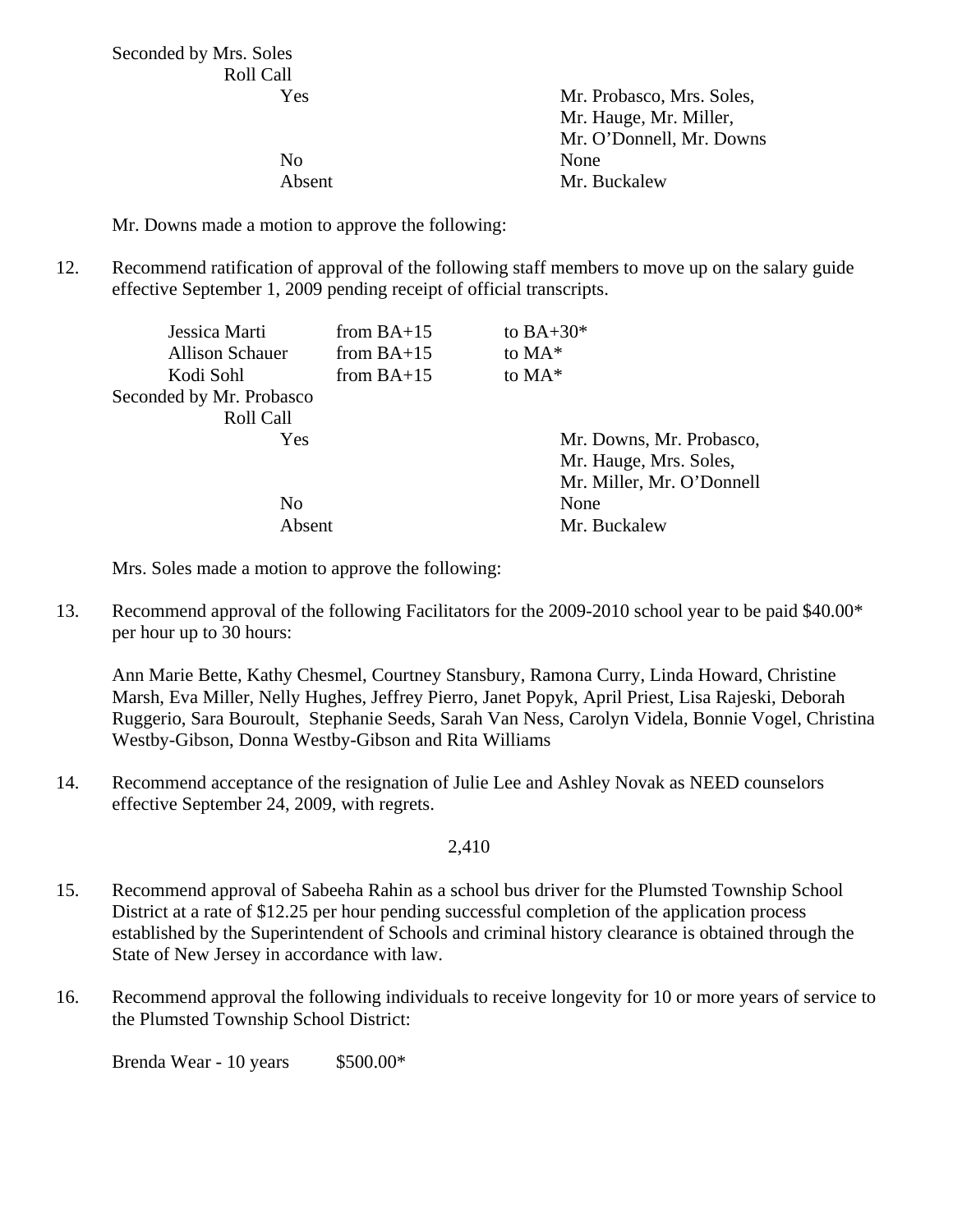17. Recommend approval of a revision to the NJFLA/FMLA paid leave of absence for Cheryl Marinari from September 3, 2009 - November 27, 2009 to September 3, 2009 - January 3, 2010 sick days as noted in the attachment.

Seconded by Mr. Hauge Roll Call

| <b>IVAN CAN</b> |                           |
|-----------------|---------------------------|
| Yes             | Mrs. Soles, Mr. Hauge,    |
|                 | Mr. Probasco, Mr. Miller, |
|                 | Mr. O'Donnell, Mr. Downs  |
| No              | None                      |
| Absent          | Mr. Buckalew              |
|                 |                           |

\*The rate would be at the current contractual rate or at a subsequent rate to be determined upon conclusion of the negotiations of the contract with the Union.

- C. Policy
- D. Professional Development/Travel Reimbursements

Mr. Downs made a motion to approve the following:

1. Recommend approval of staff members to attend professional development workshops/conferences. Seconded by Mrs. Soles Roll Call

| Yes    | Mr. Downs, Mrs. Soles,    |
|--------|---------------------------|
|        | Mr. Probasco, Mr. Hauge,  |
|        | Mr. Miller, Mr. O'Donnell |
| No     | None                      |
| Absent | Mr. Buckalew              |

E. Other Motions

Mr. Downs made a motion to approve the following:

1. Recommend approval of the 12 Plus Special Education Program curriculum.

2,411

2. Recommend approval of the Plumsted Township District Goals.

### District Goals

Student Achievement:

- 1. To implement differentiated instruction to address the needs of all students including implementation of professional development for staff in this area of instruction.
- 2. To research and recommend expansion of the guidance services for the 2009-2010 school year district-wide, including addressing student achievement.

Facilities: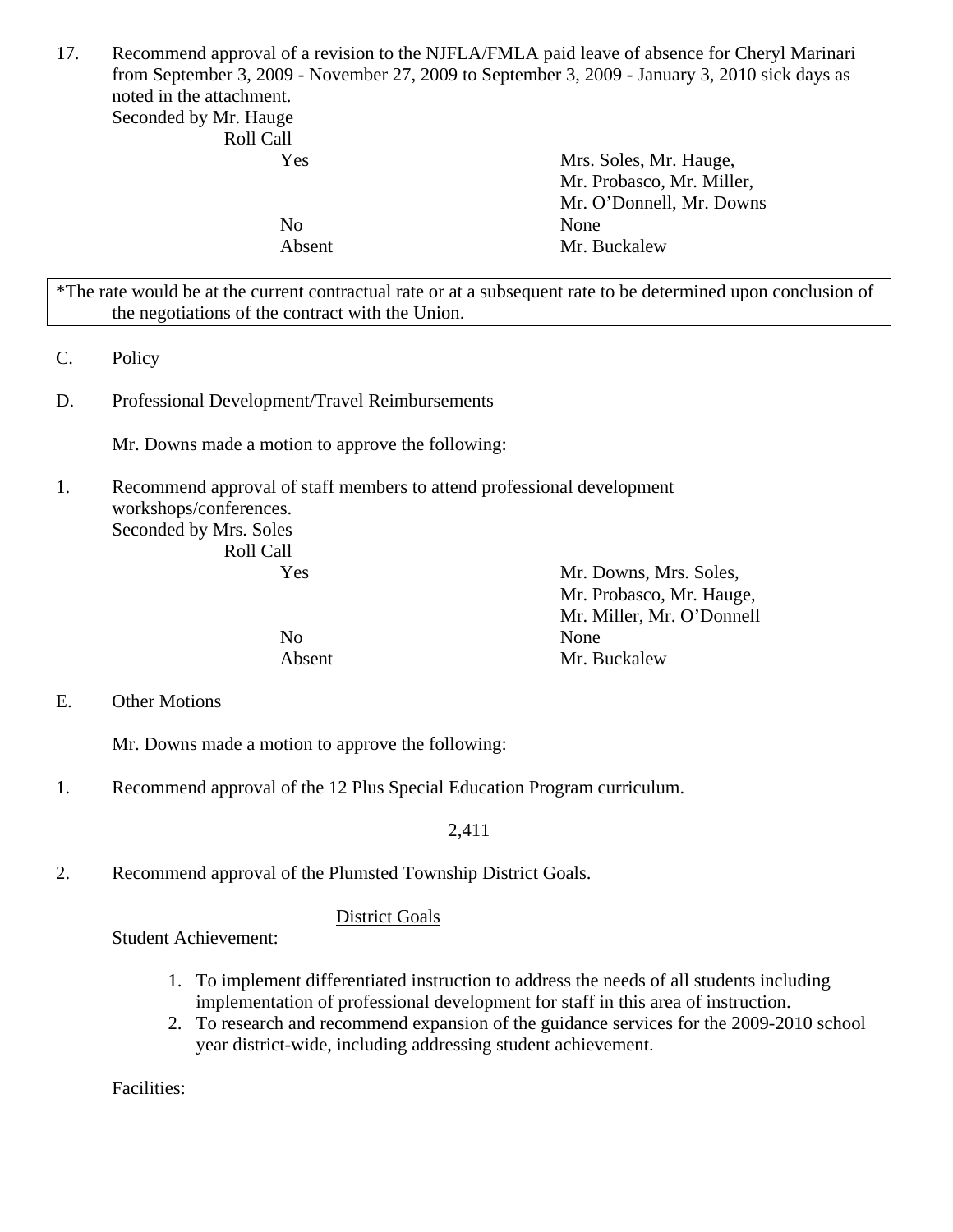- 3. To determine the optimum solution to space constraints and review other alternatives in order to expand curricular offerings.
- 4. To review our current security measures, and identify any additions necessary to continue to ensure a safe learning environment for students, staff and community.

### Board Goals

- 1. Develop a collaborative process for budget development (2009-2010) that engages all stakeholders.
- 3. Recommend approval of the following student teacher placement/OT clinical assignments:
	- a. Jeannette Young Student Teaching in Math Western Governor's University Cooperating Teacher: Caitlyn Tilley, High School Beginning January 2010 - April 2010
	- b. Kimberly Thompson Thomas Jefferson University Four (4) Clinical visits Cooperating Staff: Karen O'Brien, Primary School Beginning September 24, 2009
	- c. Jorge Banuelos Mercer County Community College 25 hours observation time Cooperating teacher: Dannie Valles Beginning September 24, 2009
	- d. Kellie Simunovich Ocean County College 30 hours observation time Cooperating Teacher: Lisa Rajeski

2,412

Beginning September 24, 2009

- e. Sara Jobes Ocean County College 30 hours observation time Cooperating Teacher: Bonnie Vogel Beginning September 24, 2009
- f. Stephanie Partyka Ocean County College 30 hours observation time Cooperating Teacher: Linda Howard

Beginning September 24, 2009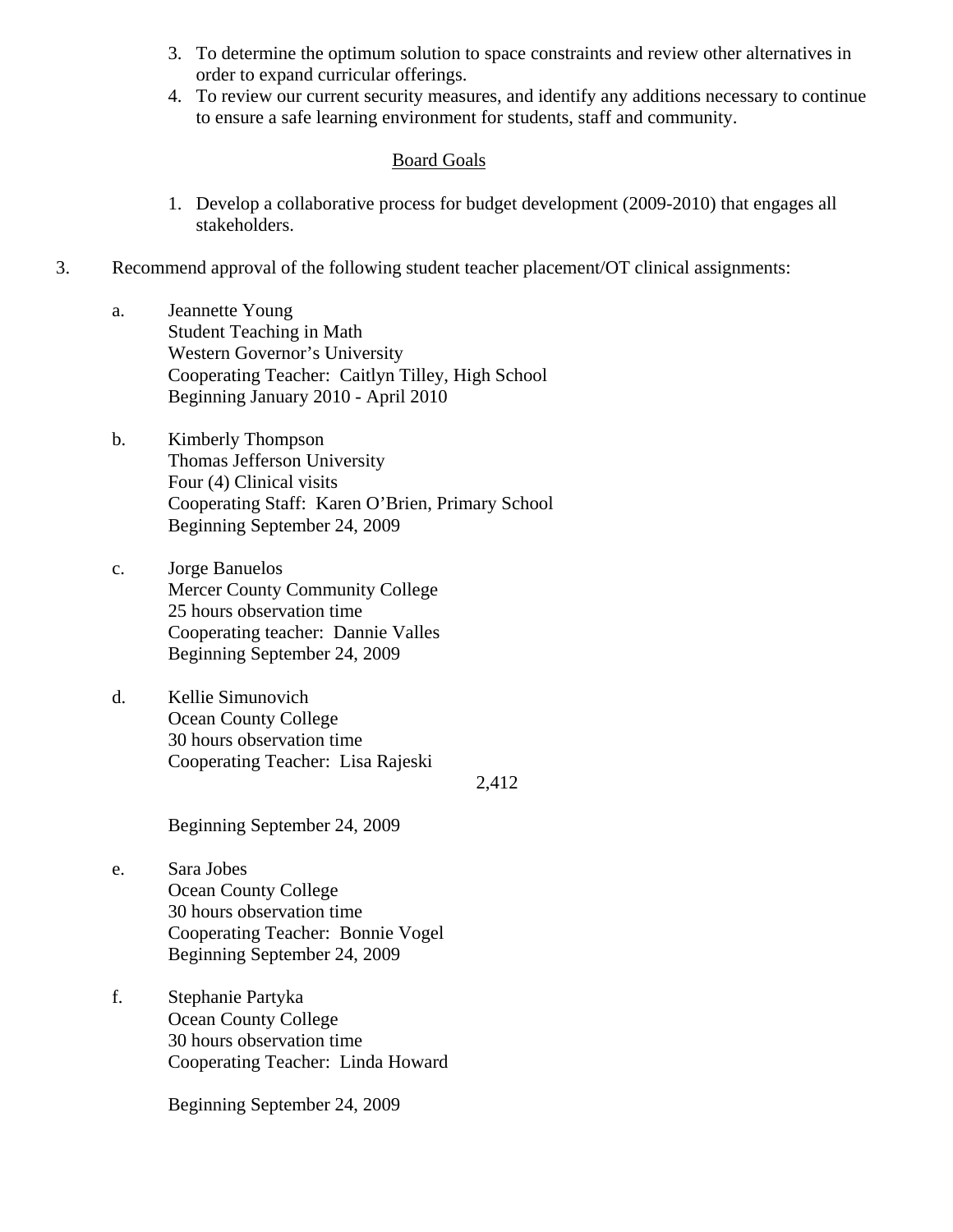- g. Jessica Wright Ocean County College 30 hours observation time Cooperating Teacher - Mariya Navarrette September 24, 2009
- 4. Recommend approval of the following middle school dances for the 2009-2010 school year:

October 23, 2009 - Halloween Dance November 20, 2009 - Thanksgiving Food Drive Dance December 18, 2009 - Holiday Dance January 22, 2010 - School Spirit Dance (raising money for school gift) February 19, 2010 - Valentine's Dance March 19, 2010 -  $7<sup>th</sup>$  Grade Fundraiser Dance (for 2010 camping trip) April 23, 2010 - Spring Fling May 21, 2010 - Relay for Life Fundraiser Dance

- 5. Recommend approval of the following Athletic Department Events:
	- a. September 16, 2009 Gordon Masters Football Club Captains Night Bradford Estates, Hainesport Up to 2 coaches, 2 student athletes @\$25.00 each
	- b. October 14, 2009 Gordon Masters Football Club Unsung Hero Night Bradford Estates, Hainesport Up to 2 coaches, 2 student athletes @\$25.00 each

#### 2,413

- c. November 4, 2009 Gordon Maters Football Club Scholar Excellence Night Bradford Estates, Hainesport Up to 2 coaches, 2 student athletes @\$25.00 each
- d. December 7, 2009 NJSIAA Annual Business Meeting Pines Manor, Edison NEHS Principal, NEHS Athletic Supervisor @\$50.00 each
- e. May 16, 2010 NJSIAA Student Athlete Recognition Pines Manor, Edison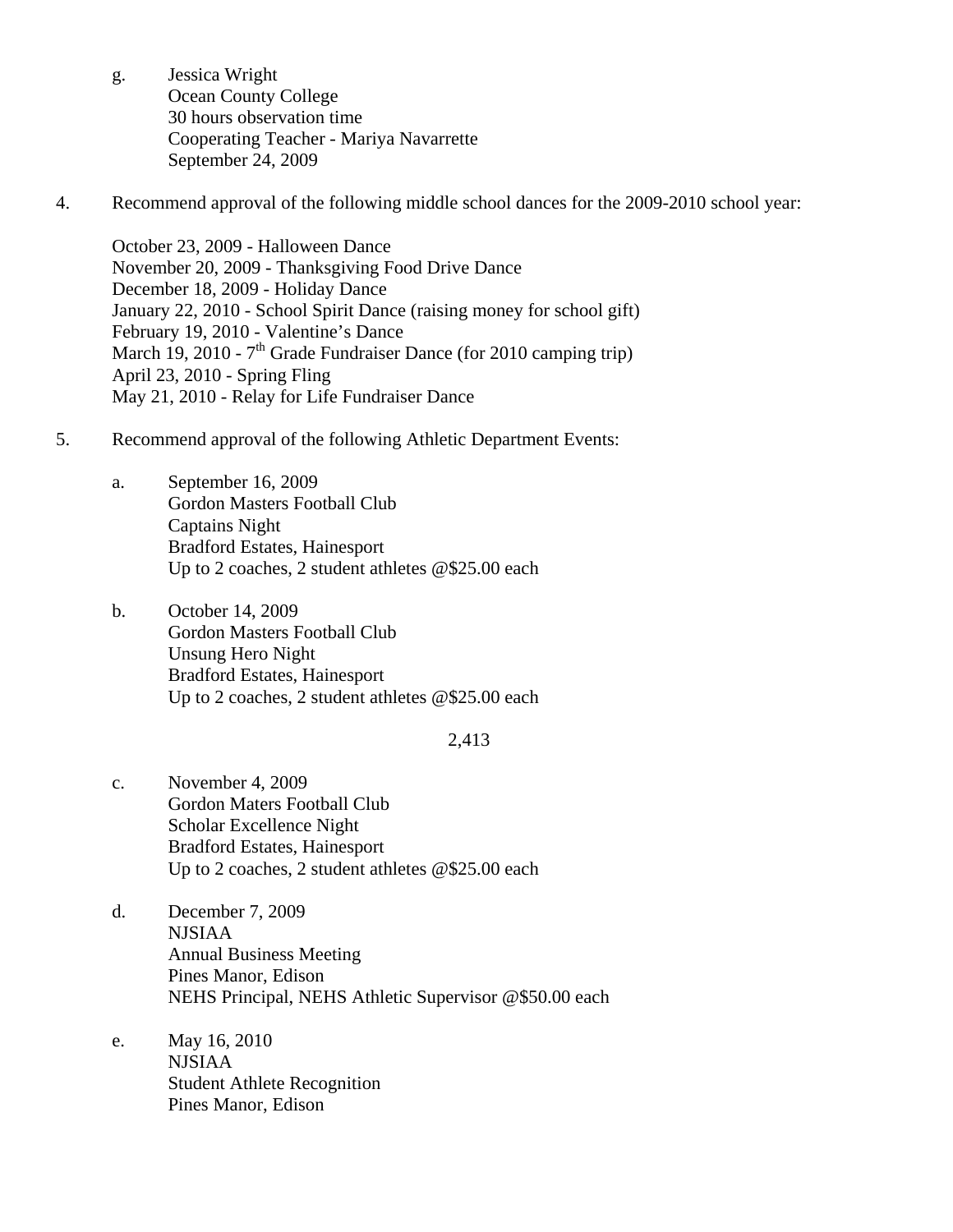Up to 2 coaches, student athlete @\$50.00 each Seconded by Mr. Probasco Roll Call

| Mr. Downs, Mr. Probasco,  |
|---------------------------|
| Mr. Hauge, Mrs. Soles,    |
| Mr. Miller, Mr. O'Donnell |
| None                      |
| Mr. Buckalew              |
|                           |

F. Facilities

Mrs. Soles made a motion to approve the following:

- 1. Recommend approval of New Egypt Girls Softball to use the gym at the Dr. Gerald H. Woehr Elementary School on Thursdays from October 1, 2009 - April 30, 2010 from 6:00 p.m. - 9:15 p.m. to operate a pitching clinic.
- 2. Recommend approval of the Boy and Girl Scouts to use the cafeteria, gyms and classrooms in all schools to hold meetings throughout the 2009-2010 school year.
- 3. Recommend approval of New Egypt Recreation Basketball to use the elementary gym and All Purpose Room (Cafe) and middle school gym from November 30, 2009 - March 6, 2010 for basketball practice and games in addition to the use of the middle school gym November 16-20, 2009.

Seconded by Mr. Downs Roll Call

| ROIL CAIL |                           |
|-----------|---------------------------|
| Yes       | Mrs. Soles, Mr. Downs,    |
|           | Mr. Hauge, Mr. Probasco,  |
|           | Mr. Miller, Mr. O'Donnell |
| No        | None                      |
| Absent    | Mr. Buckalew              |
|           | 2.11A                     |

#### 2,414

G. Field Trips

Mr. Probasco made a motion to approve the following:

- 1. Recommend approval of field trips for the month of September 2009.
	- Seconded by Mr. Hauge Roll Ca

| Roll Call |        |                          |
|-----------|--------|--------------------------|
|           | Yes    | Mr. Probasco, Mr. Hauge, |
|           |        | Mrs. Soles, Mr. Miller,  |
|           |        | Mr. O'Donnell, Mr. Downs |
|           | No     | None                     |
|           | Absent | Mr. Buckalew             |

## XVII. PUBLIC COMMENT ON ANY SCHOOL RELATED TOPIC

Carrie Natalicchio commented on the water bottles not permitted in the classroom. Carrie Natalicchio commented on the student's lunch not long enough. She also stated that if students cannot have food and drinks in the classroom the staff should not be able to eat and drink in their rooms.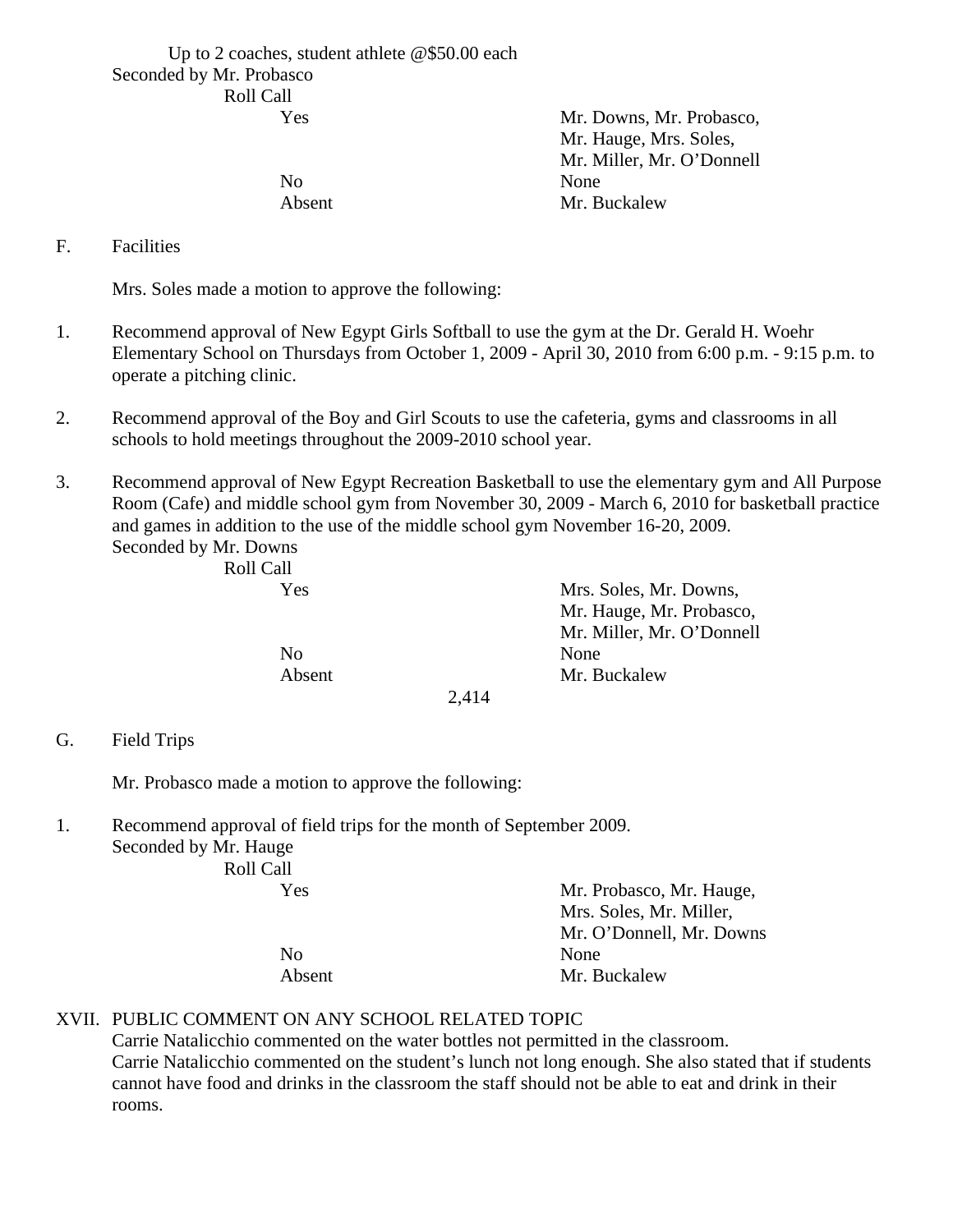Mr. Stein stated this issue is under review.

## XVIII. NEW BUSINESS

## XIX. OLD BUSINESS

Mr. Gripp read the following:

Based on information received at the August 26 Board meeting, the Plumsted Board of Education set up a meeting between Pritchard's Human Resources department and Pritchard employees here in Plumsted. This meeting was held on Wednesday, September 2 from 2-3 PM. All employees were required to attend and spouses and dependents were also invited. The purpose was to discuss any outstanding issues related to health benefits that were agreed upon between the local union and Pritchard.

A few minor issues were discussed, then the primary focus of the discussion turned to co-pays. There were questions regarding co-pay reimbursement. These procedures were explained. Further, employees indicated they did not want to pay co-pays as outlined in the agreed upon plans. Additionally, employees have been offered two insurance plans, each of which are equivalent to the previous contract. Pritchard met individually with some employees to ensure they and/or their families were in the plan that best fits their needs.

I personally met with Ms. Wasilewski to discuss all of her health benefit concerns and have spoken with her on the phone. At this point, it is my understanding that her benefit concerns have been resolved.

## XX. BOARD OF EDUCATION COMMENTS

Mrs. Soles thanked everyone for their presentations.

Mrs. Soles welcomed Katie Francis as the student representative on the Board.

Mr. Probasco congratulated the students for their poems. He also thanked the administration and teachers for putting together the program.

Mr. Probasco congratulated Katie Francis as the student representative on the Board.

Mr. Probasco stated all the sports teams are off to a good start.

# 2,415

Mr. Hauge commented on the  $8<sup>th</sup>$  grade camping trip and the experience for the students.

Mr. Hauge commented on how well Back to School Night went at the middle school.

Mr. Hauge commented on the "Conversations with the Superintendent" meetings.

Mr. Downs stated he appreciates Mr. Gripp's efforts in resolving the issue on health benefits.

Mr. Downs stated he appreciates the staff and teachers for the new start of the school year.

Mr. Miller congratulated everyone on their presentations.

Mr. Miller stated he was pleased with the opening of the schools.

Mr. Miller congratulated Katie Francis as the student representative on the Board.

Mr. Miller commented on the meeting he attended on the Drug Awareness Program.

Mr. Downs made a motion to go into executive session at 8:55 PM. Seconded by Mr. Hauge, Passed unanimously.

## XXI. EXECUTIVE SESSION

Request resolution for Executive Session at this point in the meeting of the Plumsted Township Board of Education on September 23, 2009 for the purpose of discussing negotiations;